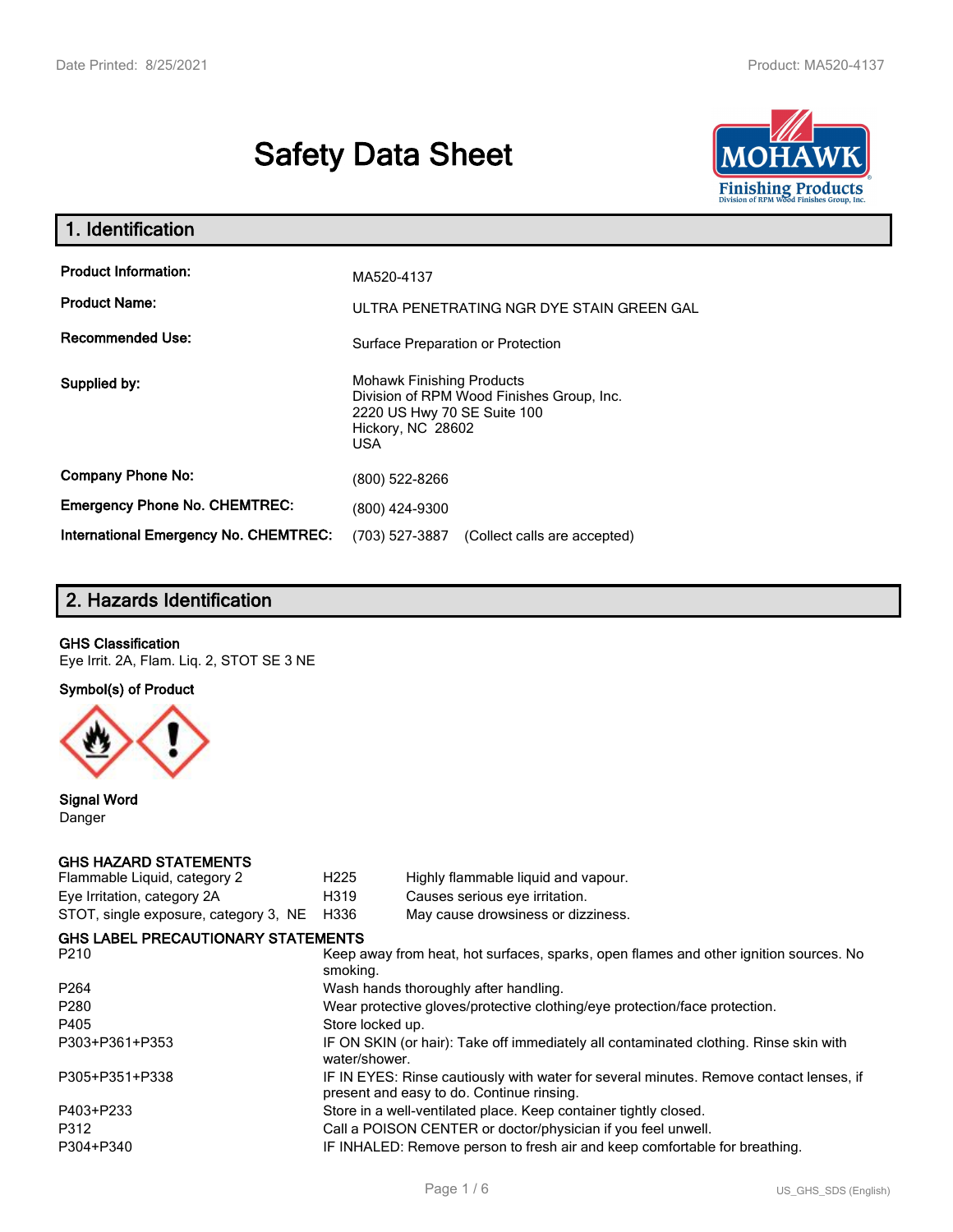| If eye irritation persists: Get medical advice/attention.      |
|----------------------------------------------------------------|
| Store in a well-ventilated place. Keep cool.                   |
| <b>GHS SDS PRECAUTIONARY STATEMENTS</b>                        |
| Ground/bond container and receiving equipment.                 |
| Use explosion-proof electrical/ventilating/lighting/equipment. |
| Use only non-sparking tools.                                   |
| Take precautionary measures against static discharge.          |
|                                                                |

## **3. Composition/Information on ingredients**

| <b>Chemical Name</b> | CAS-No.   | Wt. %  | <b>GHS Symbols</b> | GHS  |
|----------------------|-----------|--------|--------------------|------|
| acetone              | 67-64-1   | 75-100 | GHS02-GHS07        | H225 |
| ethanol              | 64-17-5   | 2.5-10 | GHS02              | H225 |
| ethoxypropanol       | 1569-02-4 | 10-25  | GHS02-GHS07        | H226 |

**GHS Statements** H225-302-319-332-336 H226-332-336

The exact percentage (concentration) of ingredients is being withheld as a trade secret.

The text for GHS Hazard Statements shown above (if any) is given in the "Other information" Section.

## **4. First-aid Measures**



FIRST AID - EYE CONTACT: IF IN EYES: Rinse cautiously with water for several minutes. Remove contact lenses, if present and easy to do. Continue rinsing. If eye irritation persists: Get medical advice/attention.

FIRST AID - SKIN CONTACT: IF ON SKIN (or hair): Take off immediately all contaminated clothing. Rinse skin with water/shower.

FIRST AID - INGESTION: IF SWALLOWED: rinse mouth. Do NOT induce vomiting. IF exposed or if you feel unwell: Call a POISON CENTER or doctor/physician.

FIRST AID - INHALATION: IF INHALED: Remove person to fresh air and keep comfortable for breathing.

# **5. Fire-fighting Measures**

**SPECIAL FIREFIGHTING PROCEDURES:** Evacuate all persons from the fire area to a safe location. Move non-burning material, as feasible, to a safe location as soon as possible. Fire fighters should be protected from potential explosion hazards while extinguishing the fire. Wear self-contained breathing apparatus (SCBA) and full fire-fighting protective clothing. Thoroughly decontaminate all protective equipment after use. Containers of this material may build up pressure if exposed to heat (fire). Use water spray to cool fire-exposed containers. Use water spray to disperse vapors if a spill or leak has not ignited. DO NOT extinguish a fire resulting from the flow of flammable liquid until the flow of the liquid is effectively shut off. This precaution will help prevent the accumulation of an explosive vapor-air mixture after the initial fire is extinguished.

**FIREFIGHTING EQUIPMENT:** This is a NFPA/OSHA Class 1B or less flammable liquid. Follow NFPA30, Chapter 16 for fire protection and fire suppression. Use a dry chemical, carbon dioxide, or similar ABC fire extinguisher for incipeint fires. Water may be used to cool and prevent rupture of containers that are exposed to heat from fire.

# **6. Accidental Release Measures**

#### **ENVIRONMENTAL MEASURES:** No Information

**STEPS TO BE TAKEN IN CASE MATERIAL IS RELEASED OR SPILLED:** Follow personal protective equipment recommendations found in Section VIII. Personal protective equipment needs must be evaluated based on information provided on this sheet and the special circumstances created by the spill including; the material spilled, the quantity of the spill, the area in which the spill occurred, and the training and the expertise of employees in the area responding to the spill. Never exceed any occupational exposure limits. Shut off ignition sources; including electrical equipment and flames. Do not allow smoking in the area. Do not allow the spilled product to enter public drainage system or open waterways.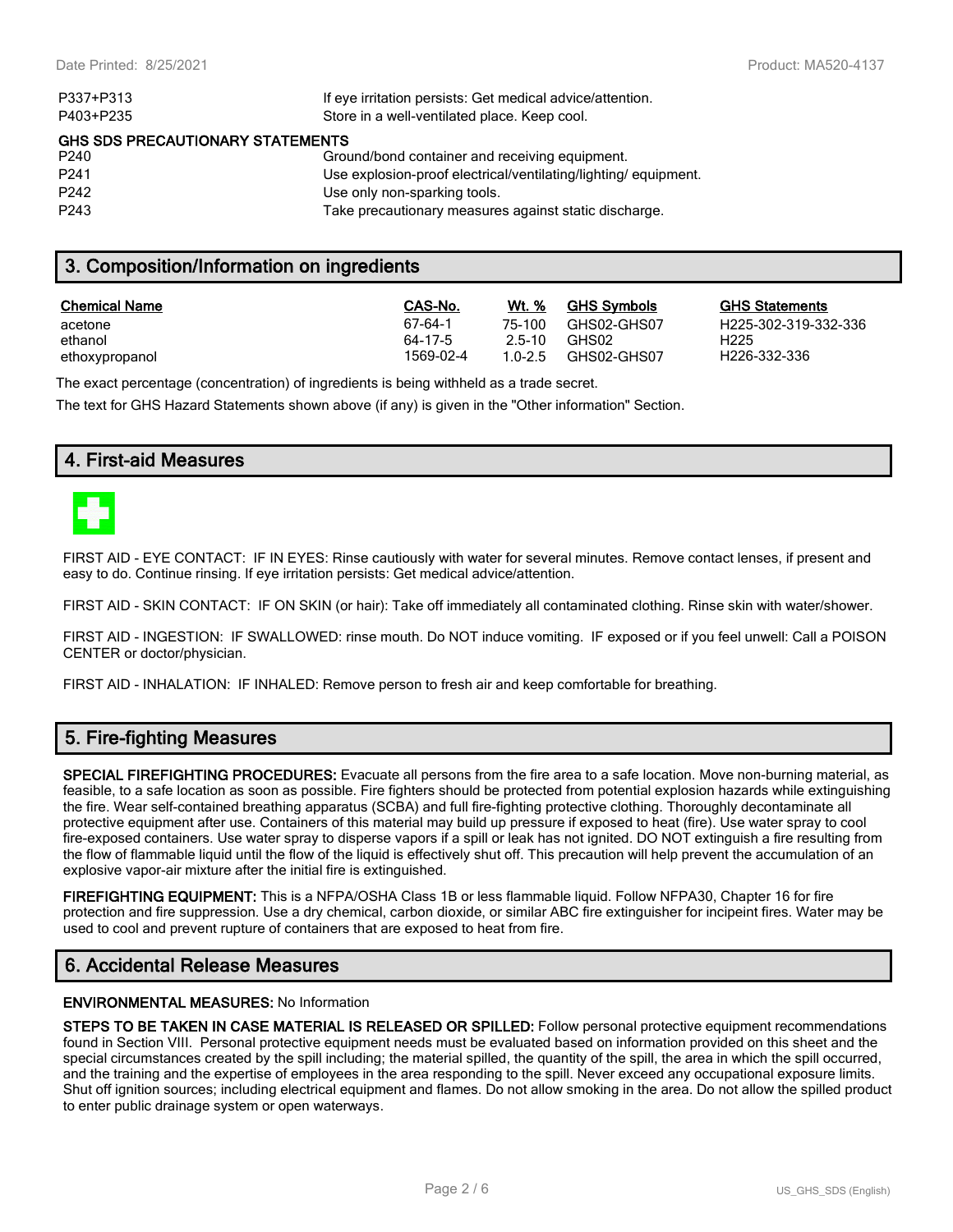# **7. Handling and Storage**



**HANDLING:** Avoid inhalation and contact with eyes, skin, and clothing. Wash hands thoroughly after handling and before eating or drinking. In keeping with safe handling practices, avoid ignition sources (smoking, flames, pilot lights, electrical sparks); ground and bond containers when transferring the material to prevent static electricity sparks that could ignite vapor and use spark proof tools and explosion proof equipment. Empty containers may retain product residue or vapor. Do not pressurize, cut, weld, braze, solder, drill, grind, or expose container to heat, flame, sparks, static electricity, or other sources of ignition. Any of these actions can potentially cause an explosion that may lead to injury.

**STORAGE:** Keep containers closed when not in use. Store in cool well ventilated space away from incompatible materials.

# **8. Exposure Controls/Personal Protection**

| Ingredients with Occupational Exposure Limits |                             |                                    |                                  |                         |  |
|-----------------------------------------------|-----------------------------|------------------------------------|----------------------------------|-------------------------|--|
| <b>Chemical Name</b>                          | <b>ACGIH TLV-TWA</b>        | <b>ACGIH-TLV STEL</b>              | <b>OSHA PEL-TWA</b>              | <b>OSHA PEL-CEILING</b> |  |
| acetone<br>ethanol<br>ethoxypropanol          | $250$ ppm<br>N.D.<br>50 ppm | 500 ppm<br>$1000$ ppm<br>$200$ ppm | $1000$ ppm<br>$1000$ ppm<br>N.D. | N.D.<br>N.D.<br>N.D.    |  |

**Further Advice: MEL = Maximum Exposure Limit OES = Occupational Exposure Standard SUP = Supplier's Recommendation Sk = Skin Sensitizer N.E. = Not Established N.D. = Not Determined**

#### **Personal Protection**



**RESPIRATORY PROTECTION:** Use adequate engineering controls and ventilation to keep levels below recommended or statutory exposure limits. If exposure levels exceed limits use appropriate approved respiratory protection equipment.





**EYE PROTECTION:** Wear chemical-resistant glasses and/or goggles and a face shield when eye and face contact is possible due to splashing or spraying of material.



**OTHER PROTECTIVE EQUIPMENT:** No Information

**HYGIENIC PRACTICES:** It is good practice to avoid contact with the product and/or its vapors, mists or dust by using appropriate protective measures. Wash thoroughly after handling and before eating or drinking.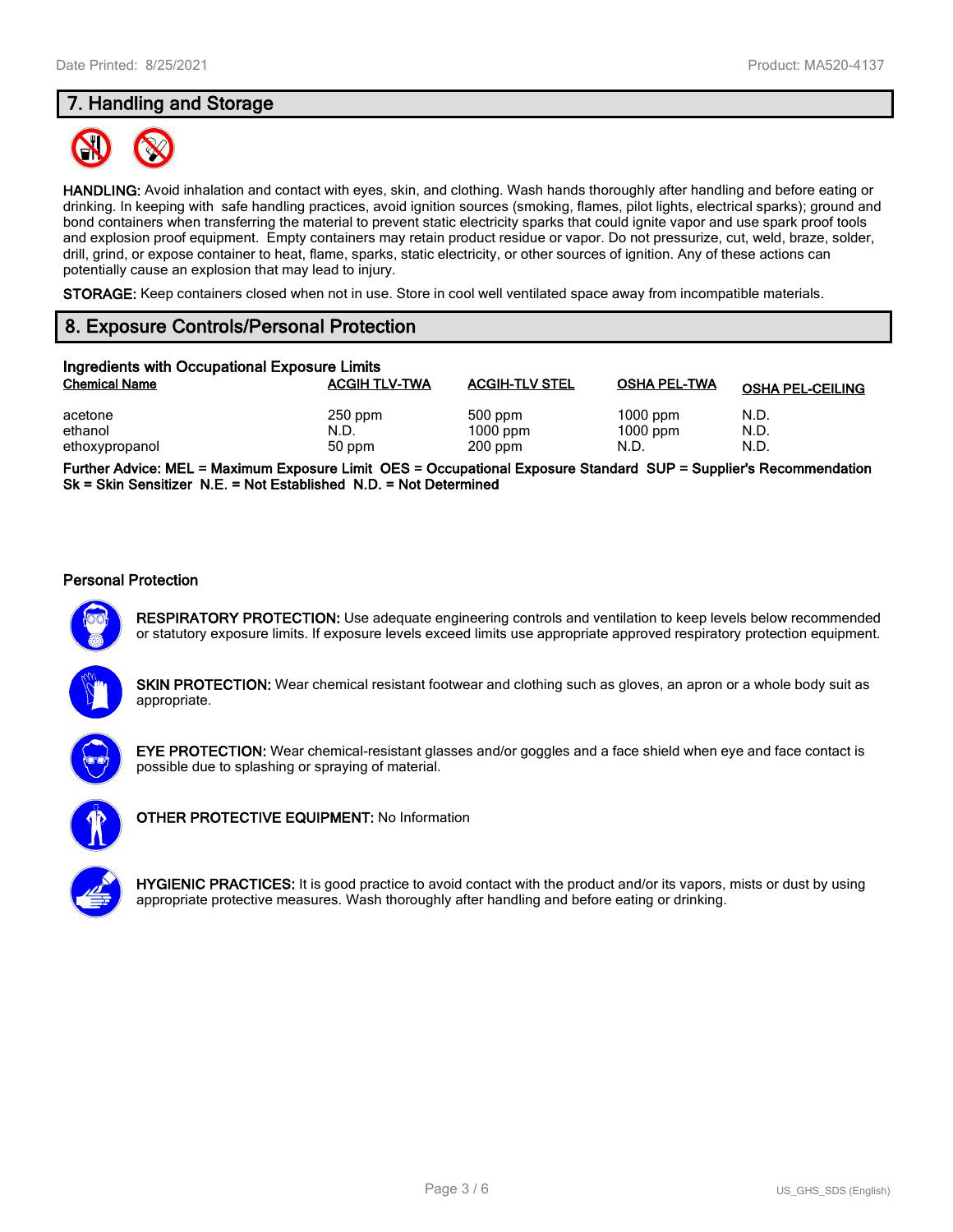**N.I. = No Information**

# **9. Physical and Chemical Properties**

| Appearance:                    | Colored Liquid             | <b>Physical State:</b>                      | <b>LIQUID</b>  |
|--------------------------------|----------------------------|---------------------------------------------|----------------|
| Odor:                          | <b>Strong Solvent</b>      | <b>Odor Threshold:</b>                      | Not determined |
| Density, g/cm3:                | 0.814                      | pH:                                         | Not determined |
| Freeze Point, °F:              | Not determined             | <b>Viscosity:</b>                           | Not determined |
| <b>Solubility in Water:</b>    | Not determined             | Partition Coefficient, n-octanol/<br>water: | Not determined |
| Decomposition temperature, °F: | Not determined             | <b>Explosive Limits, %:</b>                 | Not determined |
| Boiling Range, °F:             | $>100$ °F                  | Flash Point, °F:                            | $-4 ° F$       |
| Combustibility:                | <b>Supports Combustion</b> | Auto-Ignition Temperature, °F:              | Not determined |
| <b>Evaporation Rate:</b>       | Faster than Diethyl Ether  | Vapor Pressure, mmHg:                       | Not determined |
| <b>Vapor Density:</b>          | Not determined             |                                             |                |

## **10. Stability and reactivity**

**STABILITY:** Stable under normal conditions.

**CONDITIONS TO AVOID:** Heat, flames and sparks.

**INCOMPATIBILITY:** Acids, Bases, Oxidizing agents

**HAZARDOUS DECOMPOSITION PRODUCTS:** Not determined.

## **11. Toxicological information**

**Practical Experiences**

**EMERGENCY OVERVIEW:** No Information

**EFFECT OF OVEREXPOSURE - EYE CONTACT:** No Information

**EFFECT OF OVEREXPOSURE - INGESTION:** No Information

**EFFECT OF OVEREXPOSURE - INHALATION:** No Information

**EFFECT OF OVEREXPOSURE - SKIN CONTACT:** No Information

**CARCINOGENICITY:** No Information

#### **PRIMARY ROUTE(S) OF ENTRY:**

**Eye Contact, Skin Contact, Inhalation**

# **Acute Toxicity Values**

**The acute effects of this product have not been tested. Data on individual components are tabulated below**

| CAS-No. | <b>Chemical Name</b> |
|---------|----------------------|
| 67-64-1 | acetone              |

**Casary Chemical Chemical LD50 Chemical LD50 Vapor LC50** 1800 mg/kg Rat 20000 mg/kg Rabbit 50.1 mg/L Rat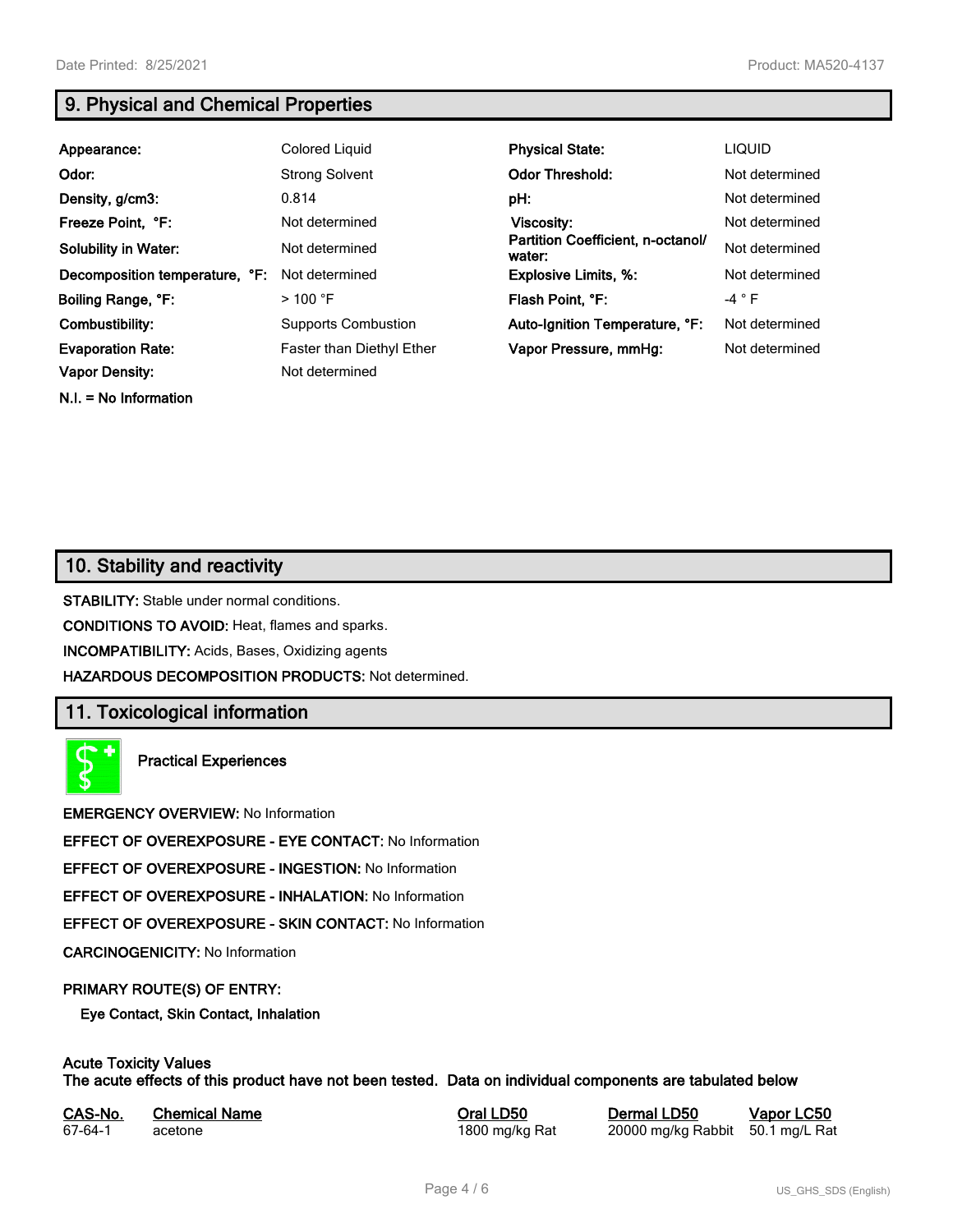64-17-5 ethanol 7060 mg/kg Rat 15,800 mg/kg 124.7 mg/L Rat 1569-02-4 ethoxypropanol 4400 mg/kg Rat 8100 mg/kg Rabbit 15

#### **N.I. = No Information**

### **12. Ecological information**

**ECOLOGICAL INFORMATION:** Ecological evaluation of this material has not been performed; however, do not allow the product to be released to the environment without governmental approval/permits.

## **13. Disposal Information**



**Product**

**DISPOSAL METHOD:** Waste from this material may be a listed and/or characteristic hazardous waste. Dispose of material, contaminated absorbent, container and unused contents in accordance with local, state, and federal regulations.

**STEPS TO BE TAKEN IN CASE MATERIAL IS RELEASED OR SPILLED:** Follow personal protective equipment recommendations found in Section VIII. Personal protective equipment needs must be evaluated based on information provided on this sheet and the special circumstances created by the spill including; the material spilled, the quantity of the spill, the area in which the spill occurred, and the training and the expertise of employees in the area responding to the spill. Never exceed any occupational exposure limits. Shut off ignition sources; including electrical equipment and flames. Do not allow smoking in the area. Do not allow the spilled product to enter public drainage system or open waterways.

## **14. Transport Information**

**SPECIAL TRANSPORT PRECAUTIONS:** No Information

**DOT:** CONSUMER COMMODITY

**IATA:** UN1263, PAINT, 3, II

**IMDG:** UN1263, PAINT, 3, II

## **15. Regulatory Information**

## **U.S. Federal Regulations:**

#### **CERCLA - SARA Hazard Category**

This product has been reviewed according to the EPA 'Hazard Categories' promulgated under Sections 311 and 312 of the Superfund Amendment and Reauthorization Act of 1986 (SARA Title III) and is considered, under applicable definitions, to meet the following categories:

Fire Hazard, Acute Health Hazard

#### **SARA SECTION 313**

This product contains the following substances subject to the reporting requirements of Section 313 of Title III of the Superfund Amendment and Reauthorization Act of 1986 and 40 CFR part 372:

No Sara 313 components exist in this product.

#### **TOXIC SUBSTANCES CONTROL ACT**

This product contains the following chemical substances subject to the reporting requirements of TSCA 12(B) if exported from the United States: